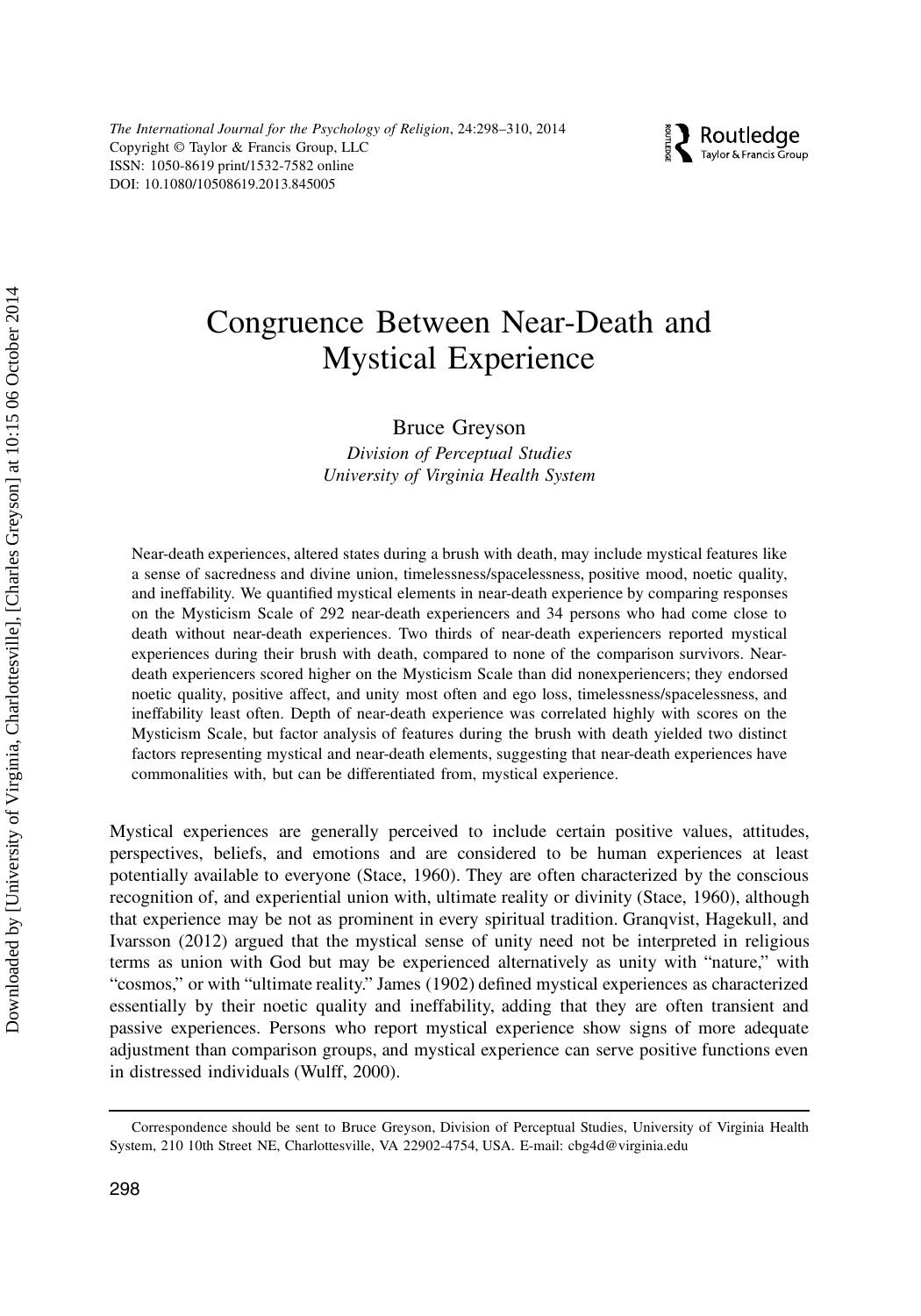Pahnke (1966, 1969), building on the work of James (1902) and Stace (1960), derived a model incorporating nine common traits of mystical consciousness: unity, transcendence of time and space, deeply felt positive mood, sense of sacredness, noetic quality, paradoxicality, alleged ineffability, transiency, and persisting positive changes in attitudes and behaviors. This model was subsequently operationalized by Hood's (1975) Mysticism Scale, which has become the most widely used measure of mystical experience (Lukoff & Lu, 1988).

Noyes (1971, 1972) noted that altered states of consciousness in people as they approach death often go through three sequential stages: resistance to dying, surrender and life review, and finally transcendence. This culminating phase includes features typical of mystical experience, such as ineffability, transcendence of time and space, sense of truth, loss of control, intensified emotion, and disordered perception. He later characterized the mystical factor in the response to acute life-threatening danger as including a sense of great understanding, sense of harmony or unity, feeling of joy, revelation, enhanced visual imagery, life review, and a sense of being controlled by an outside force (Noyes & Slymen, 1979).

Accounts of these vivid experiences with mystical or transcendental features occurring to people when they have come close to death can be found in the folklore and writings of European, Middle Eastern, African, Indian, East Asian, Pacific, and Native American cultures (Belanti, Perera, & Jagadheesan, 2008; Holck, 1978; Kellehear, 2009; McClenon, 1994). However, it was not until 1975 that Moody coined the term "near-death experience" and the acronym NDE for these altered states of consciousness on the threshold of death, and only for the past 30 years that they have been studied more systematically (Holden, Greyson, & James, 2009).

Narrative reports of these NDEs typically include a sense of leaving the physical body and encountering mystical entities and environments, a sense of cosmic unity, transcendence of time and space, deeply felt positive mood, sense of sacredness, noetic quality or intuitive illumination, paradoxicality, ineffability, transiency, and persistent positive aftereffects (Greyson, 2006). There has been speculation concerning factors that may contribute to mystical experience in people coming close to death. Hood (1977) suggested that awareness of limits in a lifethreatening situation facilitates transcendence and that any situation that suddenly illuminates the limits of everyday reality can trigger a mystical state, at least in mild form. This suggestion may bear on a mechanism by which NDEs may lead to transcendence.

Recent research suggests that NDEs are reported by 12% to 18% of cardiac arrest survivors (Greyson, 2003; Parnia, Waller, Yeates, & Fenwick, 2001; van Lommel, van Wees, Meyers, & Elfferich, 2001). A recent review of 30 years of research concluded that demographic variables such as age, gender, ethnicity, education, occupation, socioeconomic status, and religion have no consistent association with the incidence of NDEs in general or of specific NDE features and that NDEs can occur following close brushes with death from any cause, including accidents in which the individuals believed they faced imminent death but were not in fact injured (Holden, Long, & MacLurg, 2009; Zingrone & Alvarado, 2009). Studies have found either no association or variable associations between certain features of NDEs and proximity to death; this inconsistency may reflect differences in documentation of and criteria for closeness to death (Zingrone & Alvarado, 2009). NDEs are associated with pervasive changes in attitudes, beliefs, values, and behaviors, including enhanced self-esteem, concern and compassion toward others, appreciation for life and sense of meaning in life, interest in spiritual matters, and decreased fear of death and interest in personal wealth and prestige (Noyes, Fenwick, Holden, & Christian, 2009).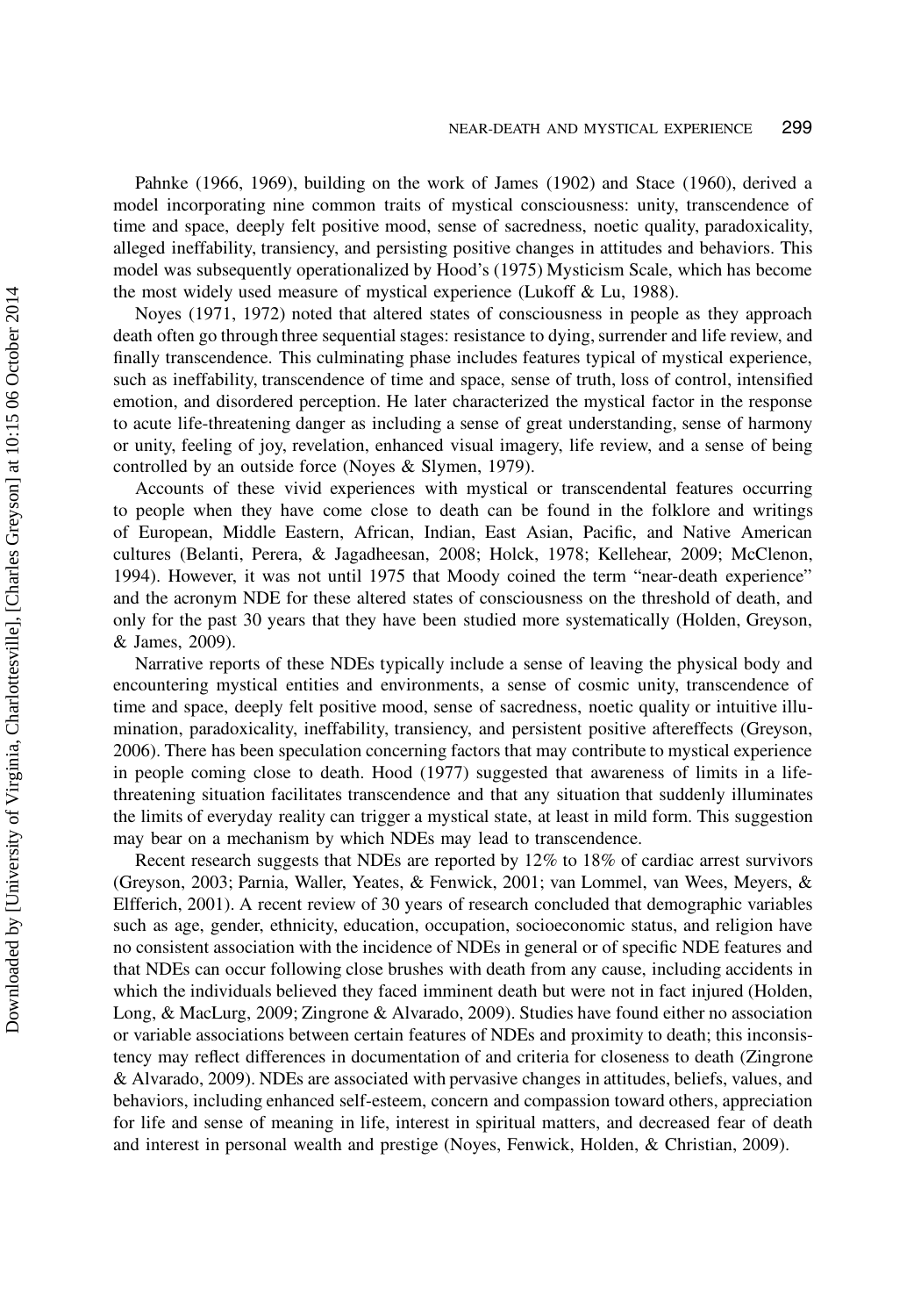Some authors have observed resemblances between mystical experiences occurring in neardeath and other situations. Cressy (1994) compared NDE phenomenology and aftereffects to the lifelong mystical experiences of medieval Roman Catholic mystics St. Teresa of Avila and St. John of the Cross, noting particularly the convergence of ecstatic out-of-body travel, visions of God, clairvoyance, loss of fear of death, and healing transformations. Badham (1997) concurred that NDEs share many of the characteristics of deep mystical experience, adding that modern resuscitation techniques have made available to ordinary people profound noetic experiences that formerly were available to people only on rare occasions. Pennachio (1986) found in NDE narratives examples of all nine features of mystical experience delineated by Stace (1960).

Wulff (2000) suggested that NDEs differ from classic mystical experiences in their accent on individual identity such as in the form of a life review and encounters with deceased relatives, the relative clarity of events, and the lower frequency of a sense of unity. However, Hufford (1985) argued that the lower rate of oceanic feelings in NDEs does not disqualify them from being considered true mystical experiences and that NDEs generally fit the definition of mystical experience. Marshall (2005) noted that, given their phenomenological overlap, NDE and mystical experience are not mutually exclusive categories, as the former is identified by its circumstances and the latter by its contents. These controversies in the literature suggest the need for an objective analysis of mystical elements in NDEs that goes beyond the reporting of selected descriptions taken from narrative accounts.

# OBJECTIVE OF THE STUDY AND HYPOTHESES

Despite abundant narrative reports of mystical phenomena in NDEs, the question of how these experiences are similar to, and different from, mystical experiences remains. This study was designed to answer that question by comparing responses on Hood's Mysticism Scale from a sample of individuals who had NDEs and from a comparable sample of individuals who had come close to death but did not have NDEs.

The primary hypothesis to be tested in this study is that survivors of a close brush with death who have NDEs will have higher scores on the Mysticism Scale than will survivors who do not have NDEs. A corollary hypothesis to be tested is that depth of the NDE, as measured by scores on the NDE Scale, will be positively correlated with scores on the Mysticism Scale.

#### METHOD

#### Participants

Participants were 326 individuals who had spontaneously contacted the author, after reading or hearing about his research, to share their accounts of their experiences when they had come close to death. No effort was made to advertise for or recruit participants. The inclusion criterion was self-report of an experience associated with a situation in which one's life was seriously threatened. Of the 326 participants who reported life-threatening events, 117 (36%) reported a crisis during surgery, 88 (27%) reported an illness, 42 (13%) an accident, and 79 (24%) some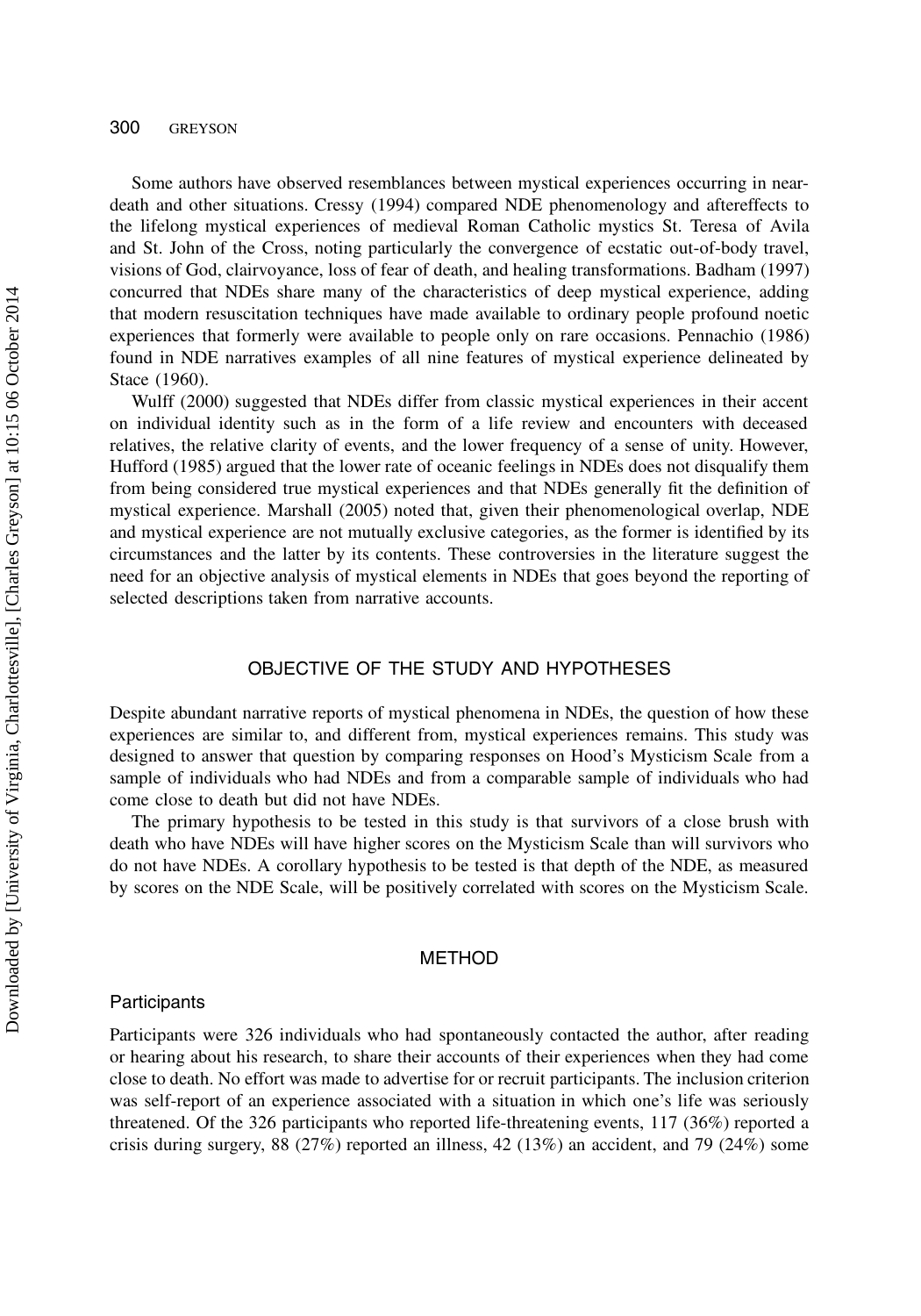other life-threatening event (e.g., childbirth complication, suicide attempt, homicide attempt, allergic reaction). Of those 326 participants, 292 (90%) reported experiences that qualified as NDEs by scoring 7 or higher on the NDE Scale (1 standard deviation below the mean; see next), whereas 34 (10%) reported experiences that did not.

## Measures

Participants were mailed (293 participants, 90%) or e-mailed (33 participants, 10%) a brief questionnaire about their demographic background and details of their close brush with death, and two standardized, self-rated questionnaires: the NDE Scale and the Mysticism Scale. Participants were asked their gender, ethnic identification, religious identification, years elapsed since their close brush with death, and how close they had come to dying (lost vital signs or declared dead, life seriously threatened without loss of vital signs, or life not seriously threatened). Participants' self-reported answers were not verified by review of medical records or other external source. Participants completed these questionnaires at a time and place of their choosing and returned them by mail or e-mail.

NDE Scale. The NDE Scale is a self-rated, 16-item, multiple-choice questionnaire developed to assess NDEs (Greyson, 1983). It has been shown to differentiate NDEs from other close brushes with death (Greyson, 1990); to correlate highly with Ring's (1984) Weighted Core Experience Index, an earlier measure of NDEs ( $r = .90$ ,  $p < .001$ ); and to have high internal consistency (Cronbach's  $\alpha = .88$ ), split-half reliability ( $r = .84$ ,  $p < .001$ ), and testretest reliability over a short-term period of 6 months ( $r = .92$ ,  $p < .001$ ; Greyson, 1983) and over a long-term period of 20 years ( $r = .83$ ,  $p < .001$ ; Greyson, 2007). A Rasch ratingscale analysis established that the NDE Scale yields a unidimensional measure, invariant across gender, age, intensity of experience, or time elapsed since the experience (Lange, Greyson, & Houran, 2004). Although the NDE Scale was developed as an ordinal scale without quantified anchor points, the fact that it satisfactorily fits the Rasch model suggests that, for all practical purposes, there do appear to be equal distances between the points of measurement that give the scale interval-level measurement properties (Wright & Masters, 1982).

The 16 items on the NDE Scale explore cognitive changes during the experience, such as accelerated thought processes; affective changes, such as feelings of peace; purportedly paranormal experiences, such as a sense of separation from the physical body; and purportedly transcendental experiences, such as an apparent encounter with a mystical being or presence. Scores on the NDE Scale can range from 0 to 32; the mean score of near-death experiencers (NDErs) is 15; and a score of 7, 1 standard deviation below the mean, is generally used as a criterion for considering an experience to be an NDE (Greyson, 1983).

Mysticism Scale. The Mysticism Scale is a self-rated Likert-type questionnaire containing 16 positively worded and 16 negatively worded items, developed to assess mystical experience (Hood, 1975). The Mysticism Scale has been studied extensively and shows cross-cultural reliability (Hood et al., 2001; Hood, Hill, & Spilka, 2009); among an American sample, itemto-total correlations were high ( $\alpha = .91$ ; Hood et al., 2001).

Using a 5-point Likert rating protocol, the total score on the Mysticism Scale can range from 32 to 160, derived by summing the scores on four items for each of eight distinct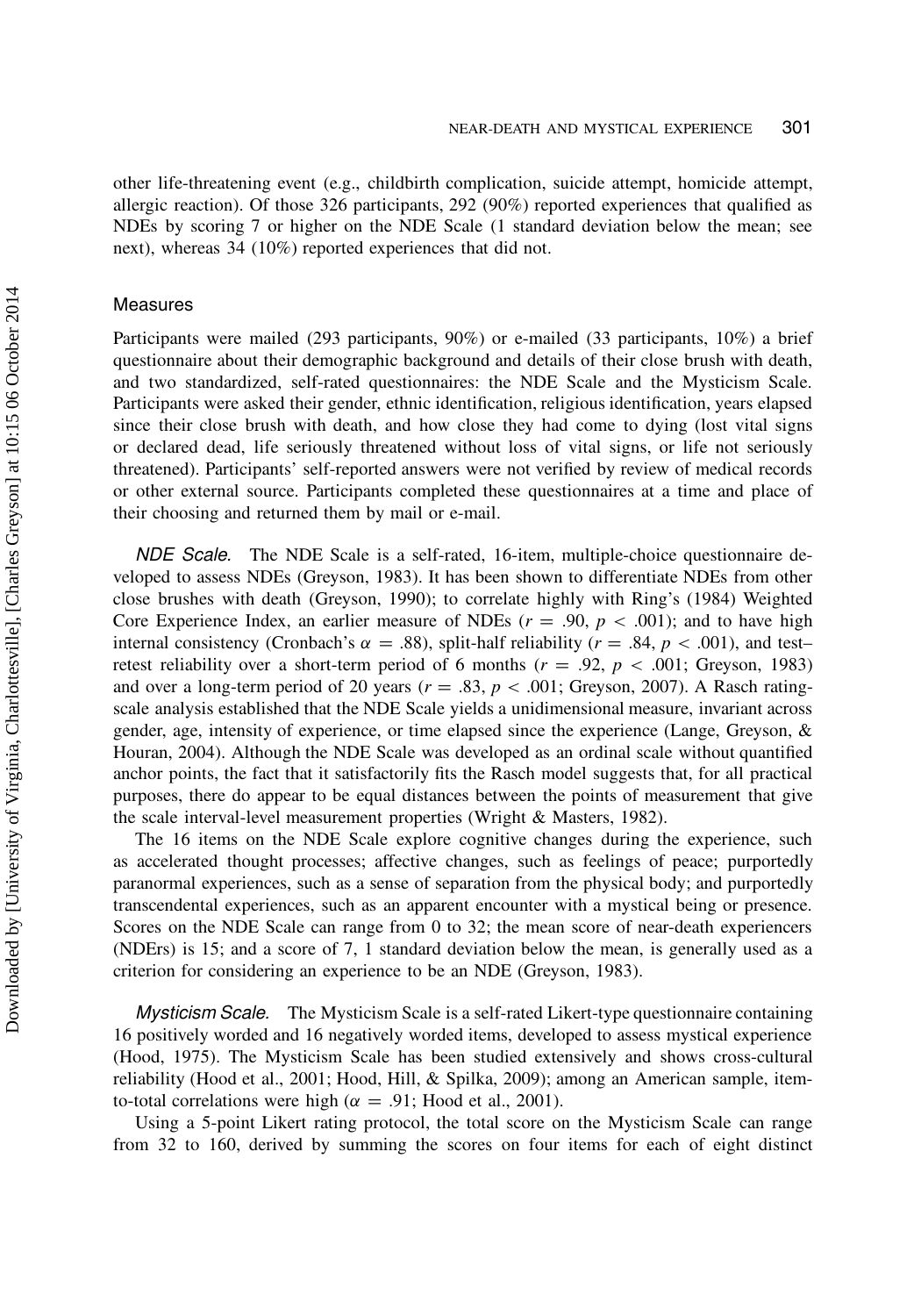conceptual categories: Ego Loss (losing oneself into a greater unity), Unity (perception of the unity of all things), Inner Subjectivity (perception of an inner awareness in all things), Timelessness/Spacelessness (transcending spatiotemporal limits), Noetic Quality (sensation of the experience as a source of valid direct knowledge), Ineffability (impossibility of expressing the experience in words), Positive Affect (joy or bliss), and Sacredness (intrinsic holiness of the experience; Hood, 1975).

Publications describing the Mysticism Scale have not established a specific criterion for scores to be categorized as mystical. However, Hood suggested using an average score per item of 4 or 5 on the 5-point Likert scale as a criterion for a mystical experience and a score of 1 or 2 as a criterion for not being a mystical experience (R. Hood, personal communication, April 2, 2012).

#### Analysis

T tests were used to assess the associations between Mysticism Scale scores and gender, ethnicity, and presence of an NDE. Pearson correlation coefficients were used to assess the associations between Mysticism Scale scores and time elapsed since the close brush with death and depth of NDE. Analyses of variance were used to assess the associations between Mysticism Scale scores and religious identification and closeness to death. All data analyses were performed using SPSS 20 (IBM, Armonk, NY).

#### RESULTS

#### NDE Scale and Potentially Confounding Variables

Scores on the NDE Scale in this study ranged from 0 to 32, with a mean of 15.35  $(SD = 7.20)$ ; the median and mode were both 15. Cronbach's alpha for the NDE Scale in this sample was .83, and the distribution of scores followed a unimodal, bell-shaped curve that approximated a normal distribution (Kolmogorov-Smirnov  $Z = 1.22$ ), with acceptable measures of skewness and kurtosis. NDErs (those who scored 7 or higher) and nonexperiencers (those who scored less than 7) were statistically indistinguishable in gender,  $\chi^2(1) = 1.60$ ; ethnicity,  $\chi^2(1) =$ 3.19; religious identification,  $\chi^2(3) = 7.54$ ; years elapsed since the close brush with death,  $t(311) = 0.31$ ; and self-reported closeness to death,  $\chi^2(2) = 4.81$ .

#### Mysticism Scale and Potentially Confounding Variables

Scores on the Mysticism Scale ranged from 32 to 158, with a mean of 113.39 ( $SD = 25.45$ ); the median was 117 and the mode was 128. Cronbach's alpha was .93, and the distribution of Mysticism Scale scores followed a unimodal, bell-shaped curve that approximated a normal distribution (Kolomogorov-Smirnov  $Z = 1.26$ ), with normal kurtosis but negatively skewed (skewness  $= -.594$ ,  $SE = .136$ ).

Mysticism Scale scores in this sample were significantly higher among women than men,  $t(324) = 2.72$ ,  $p = .007$ , marginally higher among self-identified non-Caucasians (African American, Native American, Hispanic, Asian, other, and mixed) than among Caucasians,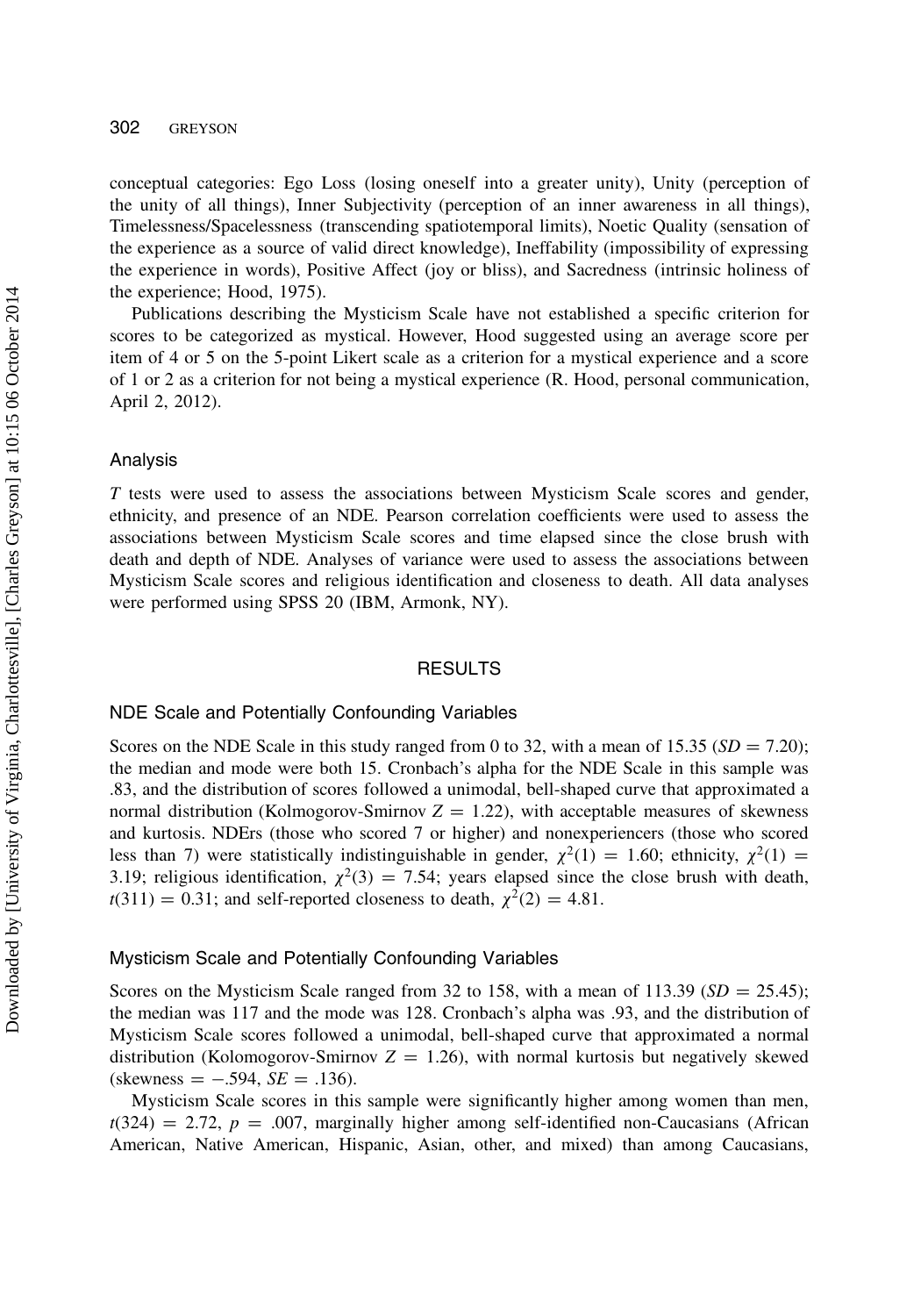$t(324) = 2.14$ ,  $p = .033$ , and marginally higher among those who reported having come closer to death,  $F(2, 276) = 3.36$ ,  $p = .036$ . Participants who identified themselves as atheists or agnostics had significantly lower mysticism scores than those who identified with any religion,  $F(3, 297) = 7.43$ ,  $p < .001$ . Mysticism Scale scores declined with increasing years elapsed since the close brush with death ( $r = .16$ ,  $p = .006$ ).

## Mysticism Scale Scores and NDE

As shown in Table 1, the 292 participants who had NDEs had significantly higher scores than the 34 participants who did not on the Mysticism Scale and on each of the eight conceptual categories of the scale.

Using Hood's criterion of an average score of 4 to 5 points per item as a criterion for an event being a mystical experience and an average score of 1 to 2 points per item as a criterion for an event not being a mystical experience, 193 (66%) of the participants who had NDEs scored within the range for a mystical experience, 20 (7%) scored within the range for an event that was not a mystical experience, and 79 (27%) fell within the range for an event that was not clearly in either category. In contrast, none of the participants who did not have NDEs scored within the range for a mystical experience, 17 (50%) scored within the range for an event that was not a mystical experience, and 17 (50%) fell within the range for an event that was not clearly in either category. That difference between the two groups was statistically significant,  $\chi^2(2) = 77.88, p < .001.$ 

To test the association between Mysticism Scale score and depth of NDE as measured by score on the NDE Scale, we eliminated nonexperiencers and included only those who scored 7 or higher on the NDE Scale. Among the 292 NDErs, the depth of the experience was strongly associated with scores on the Mysticism Scale and on all eight conceptual categories, at  $p \lt$ .001. The conceptual categories with the highest association to depth of NDEs were Noetic Quality ( $r = .51$ ), Positive Affect ( $r = .49$ ), and Unity ( $r = .49$ ), whereas those with the lowest association were Ego Loss ( $r = .38$ ), Timelessness/Spacelessness ( $r = .27$ ), and Ineffability  $(r = .25)$ .

|                            | Near-death<br>experiencers <sup>a</sup> | Nonexperiencers <sup>b</sup> | t(324) | p       |
|----------------------------|-----------------------------------------|------------------------------|--------|---------|
| Mysticism Scale            | $117.95(SD = 22.17)$                    | $75.13(SD = 20.45)$          | 10.74  | < 0.001 |
| Ego Loss                   | $13.18(SD = 4.00)$                      | $8.47(SD = 3.96)$            | 6.50   | < 0.001 |
| Unity                      | $14.64(SD = 4.80)$                      | 7.74 $(SD = 3.72)$           | 8.11   | < 0.001 |
| Inner Subjectivity         | $15.18(SD = 4.13)$                      | $10.41(SD = 4.42)$           | 6.33   | < .001  |
| Timelessness/Spacelessness | $14.70(SD = 3.99)$                      | $11.03(SD = 4.32)$           | 5.03   | < .001  |
| Noetic Quality             | $15.51(SD = 4.12)$                      | $9.21(SD = 4.50)$            | 8.37   | < 0.001 |
| Ineffability               | $11.25(SD = 3.97)$                      | $9.37(SD = 3.84)$            | 2.62   | < 0.010 |
| Positive Affect            | $16.85(SD = 3.82)$                      | $10.06$ (SD = 3.37)          | 9.90   | < 0.001 |
| <b>Sacredness</b>          | $16.64(SD = 4.07)$                      | $8.79(SD = 3.84)$            | 10.70  | < 0.001 |

TABLE 1 Mysticism Scale Scores in Near-Death Experiencers and Nonexperiencers

 $N = 292$ .  $N = 34$ .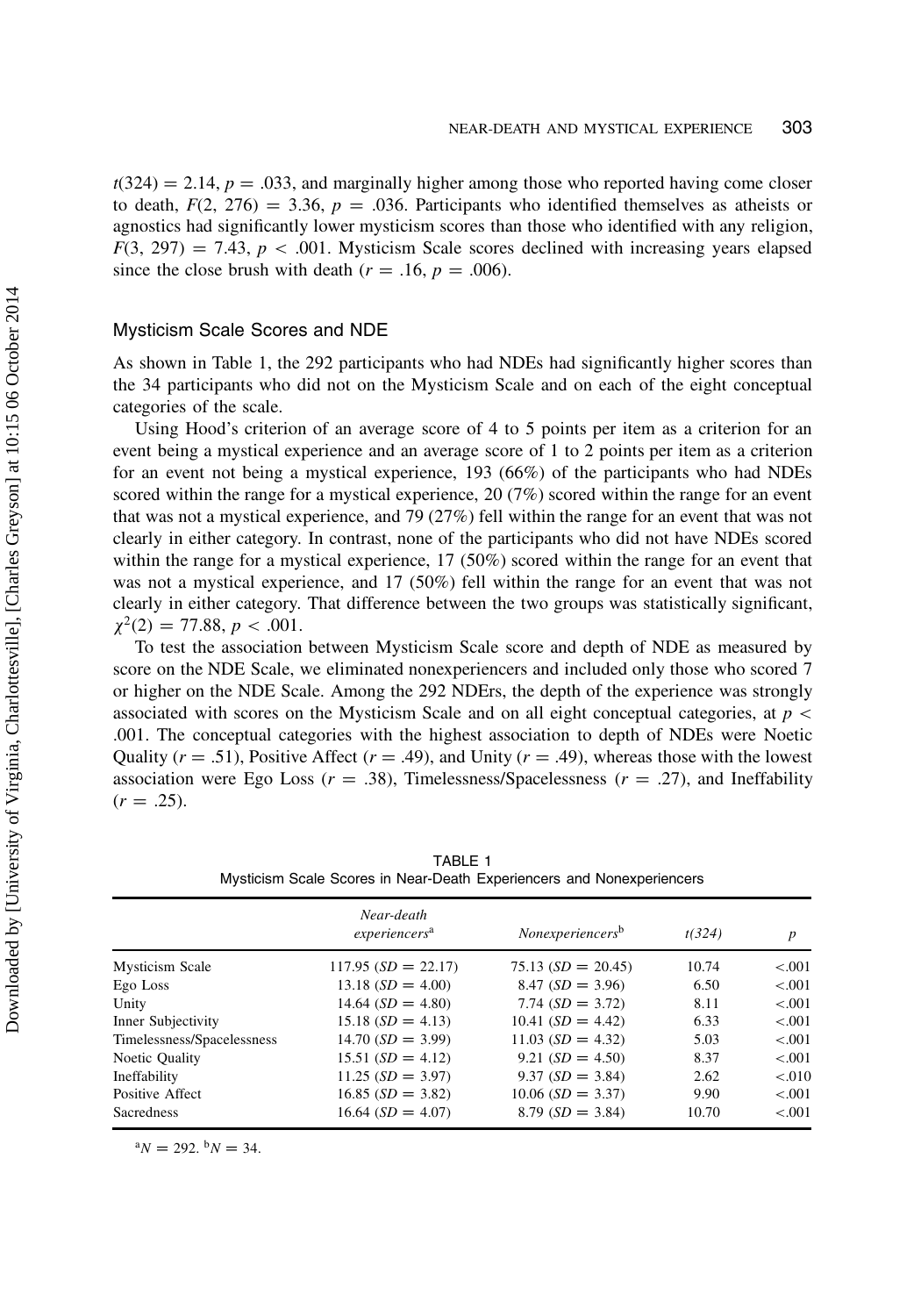#### 304 GREYSON

Five of the 16 items on the NDE Scale address elements characteristic of mystical experience: One relates to a sense of cosmic unity, one to a sense of timelessness, one to a sudden noetic understanding, and two to strong positive affect (peace and joy). Because that overlap between items on the NDE Scale and the Mysticism Scale may have inflated the correlation between scores on the two scales, correlation coefficients were also calculated with those five items eliminated. The remaining 11-item NDE Scale had a slightly lower but still significant correlation with the Mysticism Scale ( $r = .54$ ,  $p < .001$ ).

Because of the overlap between the NDE Scale and the Mysticism Scale, a factor analysis was performed combining the two scales to determine whether distinct factors might emerge. To reduce tautological correlations, only the positively worded items from the Mysticism Scale were used, and the five items on the NDE Scale that duplicated Mystical Scale items were omitted. A principal components analysis with a varimax rotation of the remaining 27 scale items (11 from the NDE Scale and 16 from the Mysticism Scale) on data gathered from the 326 participants yielded a subject to item ratio of 12:1. An examination of the Kaiser-Meyer-Olkin measure of sampling adequacy suggested that the sample was factorable ( $KMO = .863$ ); and Bartlett's test of sphericity indicated that the factor model was appropriate,  $\chi^2(352) = 3218.17$ ,  $p < .001$  (Tabachnick & Fidell, 2007).

A scree test, regarded as the best criterion for factor retention for research purposes, showed a natural break in the eigenvalue curve after two factors, with eigenvalues greater than 2. A cutoff level of 0.40 for loading values was used, which equates to approximately 25% overlapping variance with the other items in that factor, as recommended by Comrey and Lee (1992) as an appropriate criterion for discriminating factor loadings.

The resultant two-factor solution explained 36% of the variance. Factor 1 included 15 of the 16 items from the Mysticism Scale and one from the NDE Scale. Factor 2 included 10 of the 11 items from the NDE Scale and none from the Mysticism Scale. The items composing each factor, with its source scale and factor loading, are presented in Table 2 and are readily interpretable as reflecting correlated but distinct mystical and NDE factors.

## Potential Confusion Due to Double Negatives

Some of the negatively worded items on the Mysticism Scale included double negatives. The original Mysticism Scale was developed to inquire whether the respondent had ever had certain experiences *over the course of a lifetime*, and in that context, the double negatives generally are not problematic. However, applying the scale to *a single event* requires a slight rewording of the items (Hood, 1977), after which the meaning of those double negatives could be confusing. For example, one item as used in this study read, "In my NDE, I never had an experience that was incapable of being expressed in words." In this example, if the NDE was ineffable, the correct response would be "not true," which may be confusing.

To assess whether confusion about double negatives in the present study affected responses, responses on the entire Mysticism Scale were compared with responses on the positively worded items alone. The Pearson correlation coefficient between positively worded items and all items for the entire Mysticism Scale score was .96 ( $N = 323$ ,  $p < .001$ ), suggesting that any confusion did not significantly bias their responses. This was also true for all eight conceptual categories (with  $r > .77$  and  $p < .001$  for each one).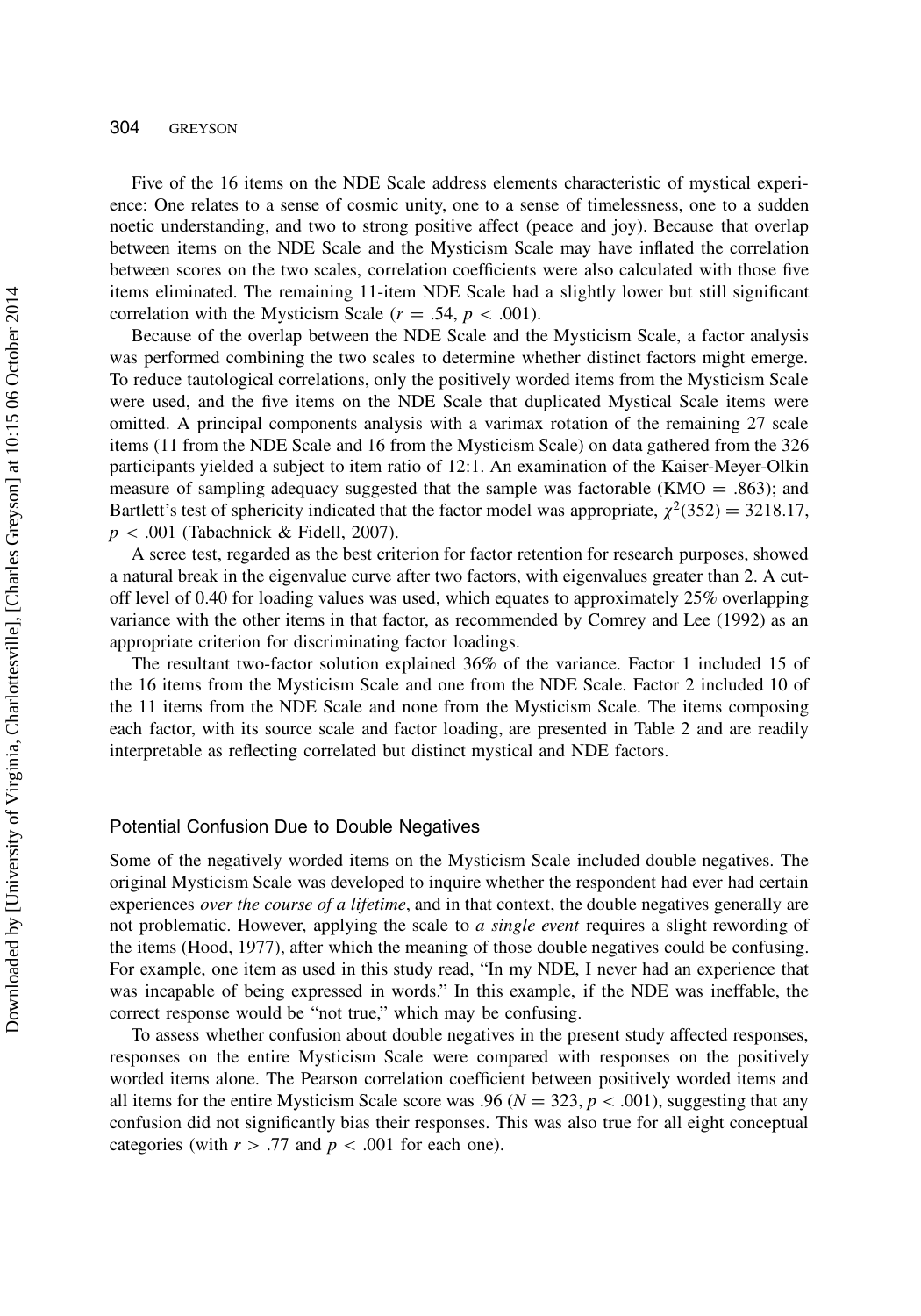|--|--|

Factor Matrix of Combined Positively Worded Mysticism Scale and Nonoverlapping NDE Scale Items

|                                                                                        | Factor 1 | Factor 2 |
|----------------------------------------------------------------------------------------|----------|----------|
| Mysticism Scale Positively Worded Items                                                |          |          |
| 1. an experience that was both timeless and spaceless                                  | $.59*$   | .12      |
| 3. something greater than myself seemed to absorb me                                   | $.61*$   | .18      |
| 4. everything seemed to disappear from my mind until I was conscious only of a void    | .31      | $-.07$   |
| 5. profound joy                                                                        |          | .34      |
| 11. no sense of time or space                                                          | $.49*$   | $-.05$   |
| 12. oneness of myself with other things                                                | $.72*$   | .26      |
| 13. a new view of reality was revealed to me                                           | $.53*$   | .37      |
| 17. ultimate reality was revealed to me                                                | $.61*$   | .35      |
| 18. felt that all was perfection at that time                                          | $.74*$   | .22      |
| 19. felt everything in the world to be part of the same whole                          | $.72*$   | .26      |
| 20. knew my experience to be sacred                                                    | $.59*$   | .32      |
| 22. left me with a feeling of awe                                                      | $.55*$   | .28      |
| 23. experience is impossible to communicate                                            | $.58*$   | $-.13$   |
| 29. all things seemed to be conscious                                                  | $.46*$   | .24      |
| 31. felt nothing is ever really dead                                                   | $.54*$   | .37      |
| 32. experience cannot be expressed in words                                            | $.63*$   | $-.09$   |
| NDE Scale nonoverlapping items:                                                        |          |          |
| 2. thoughts were speeded up                                                            | .11      | $.50*$   |
| 3. scenes from my past came back to me                                                 | $-.01$   | $.44*$   |
| 8. saw or felt surrounded by a brilliant light                                         | .37      | $.48*$   |
| 9. senses were more vivid than usual                                                   | .19      | $.62*$   |
| 10. seemed to be aware of things going on elsewhere, as if by extrasensory perception  | $-.02$   | $.43*$   |
| 11. scenes from the future came to me                                                  | .04      | $.46*$   |
| 12. felt separated from my body                                                        | .06      | .35      |
| 13. seemed to enter some other, unearthly real                                         | $.40*$   | $.50*$   |
| 14. seemed to encounter a mystical being or presence, or heard an unidentifiable voice | .18      | $.66*$   |
| 15. saw deceased or religious spirits                                                  | .08      | $.57*$   |
| 16. came to a border or point of no return                                             | .11      | $.46*$   |

\*Items with adequate factor loading to be retained.

## **DISCUSSION**

The results of this comparison confirmed the study hypotheses regarding the occurrence of mystical phenomena in NDEs, corroborating prior qualitative reports of NDEs (Cressy, 1994; Greyson, 2006; Hufford, 1985; Noyes, 1971; Pennachio, 1986), in that survivors of a close brush with death whose experiences met the criterion for NDEs had significantly higher scores than did survivors whose experiences did not meet that criterion. That was true for the entire Mysticism Scale and for each of the eight conceptual categories of mystical experience. In addition, 66% of those whose experiences met the criterion for NDEs scored within the range for a mystical experience by Hood's criterion, whereas none of the other participants scored within that range. Furthermore, as posited in the secondary hypothesis, depth of NDE as measured by scores on the NDE Scale had a significant positive correlation with scores on the entire Mysticism Scale and on each of the eight conceptual categories.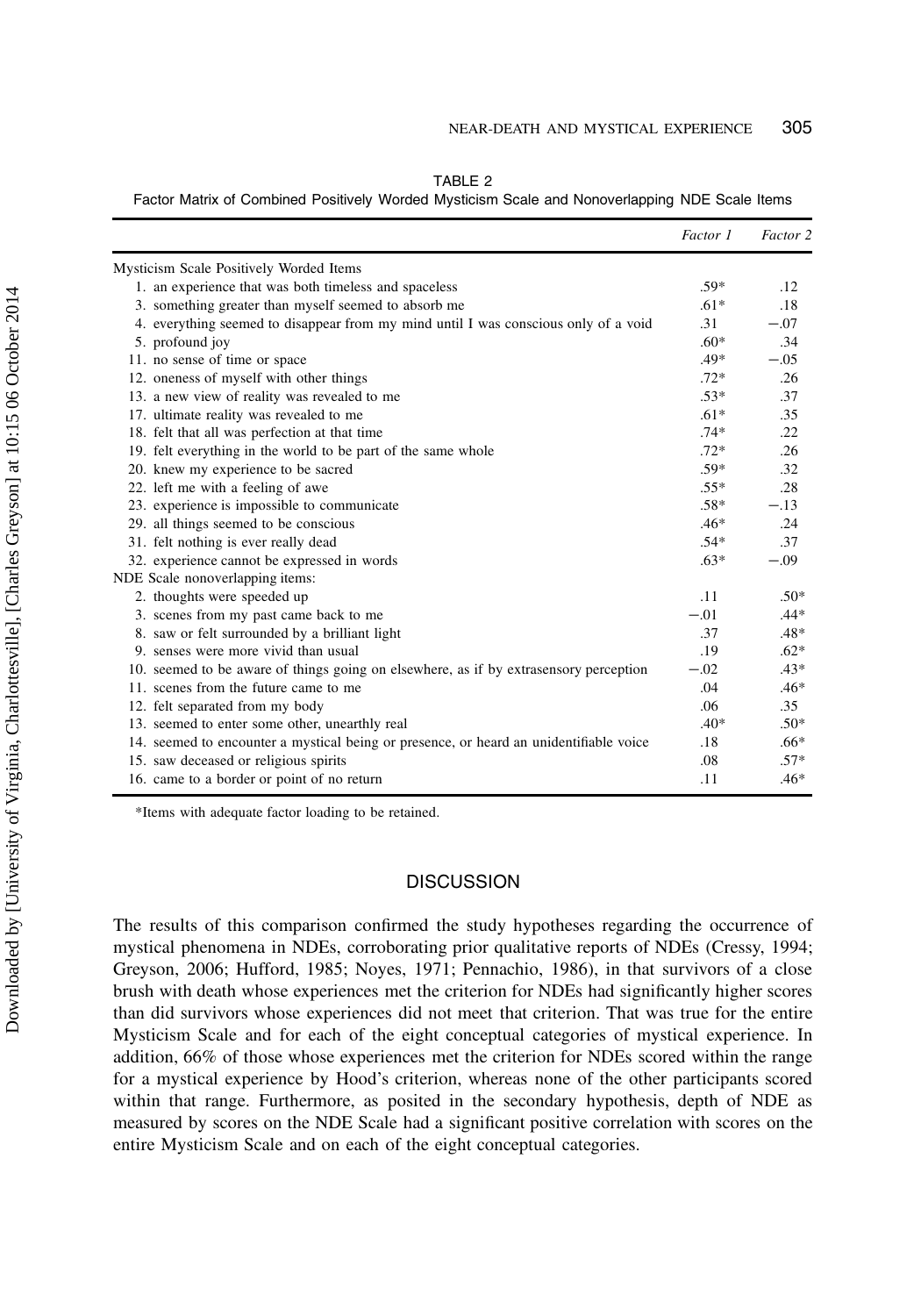As previously noted, there is some overlap between the items on the NDE Scale and those on the Mysticism Scale. However, even with those overlapping items removed, the remaining items on the NDE Scale were highly correlated with scores on the Mysticism Scale. A factor analysis of combined nonoverlapping items from the NDE Scale and the Mysticism Scale yielded a two-factor solution that was readily interpretable as reflecting distinct mystical and NDE factors, suggesting that NDEs have commonalities with, but can be differentiated from, mystical experience. Some of those items that loaded preferentially onto the NDE factor may reflect the perception of being close to death, such as the life review, the border or "point of no return," and apparent encounters with deceased acquaintances, although all of those have been reported with lesser frequency in mystical experiences not associated with a near-death crisis as well.

Gender, religious identification, ethnic identification, self-reported closeness to death, and years elapsed since the brush with death were all associated with Mysticism Scale scores. However, because none of these confounding variables was significantly associated with the presence or depth of NDE, these associations cannot explain the significant association between NDE presence or depth and Mysticism Scale scores.

#### Methodological Considerations and Additional Future Directions

The self-selection of participants in this study and the reliance on retrospective self-reports of experiences may have limited the generalizability of these findings. It is conceivable that NDErs who had a mystical experience were more likely to participate in research than those who did not, although participants within the study sample had a wide range of scores on the Mysticism Scale. As with any retrospective experiential report, accounts are vulnerable to memory decay, distortion, or fabrication, although a prior study of the consistency of the NDE Scale over a period of decades suggested that passage of time did not materially influence memories of the experience (Greyson, 2007).

Although this study suggests a high incidence of mystical features in NDEs, the mean Mysticism Scale score of participants who had NDEs was not as high as reported in some other studies of mystical experience. For example, recent studies of mystical experience associated with the psychoactive tryptamine alkaloid psilocybin yielded higher scores on the Mysticism Scale (Griffiths, Richards, Johnson, McCann, & Jesse, 2008; Griffiths, Richards, McCann, & Jesse, 2006). Mysticism Scale scores of NDErs in this study were lower than those of participants in the psilocybin studies who received the highest dose of the drug but were comparable to scores of those who received lower doses of psilocybin (Griffiths et al., 2011). However, there were differences between NDErs in this study and participants in the psilocybin studies that may have contributed to the greater intensity of mystical features in the psilocybin studies.

First, participants in the psilocybin studies were actively engaged in spiritual practices, were curious about the effects of psilocybin, and provided extensive support and expectations of a profound experience prior to their psilocybin sessions. These factors may have enhanced the intensity of mystical experience in those studies, as there is abundant evidence of the effect of set and setting on mystical experience, and particularly on drug-facilitated experiences (Hood et al., 2009). By contrast, NDErs in this study had no preparation or support before their experiences and were not recruited from a sample with prior spiritual practice or otherwise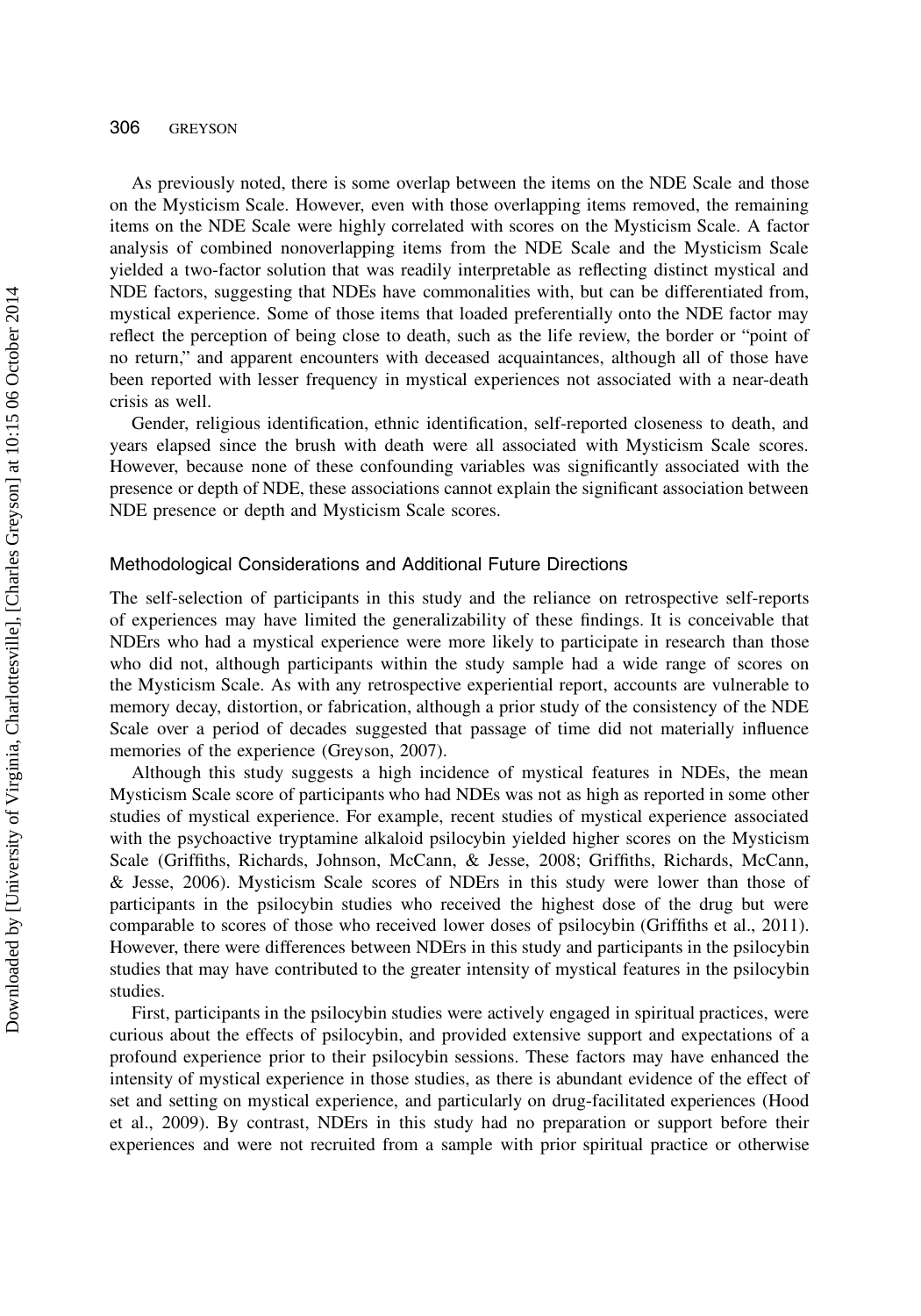predisposed to experience transcendence. It is likely that many of the participants in this study had been exposed to discussions of NDEs presented in popular media in the years between their NDE and participation in this study. However, prior research has shown that personal accounts of NDE are not substantially influenced by exposure to information about NDEs from external sources (Athappilly, Greyson, & Stevenson, 2006).

Second, participants in the psilocybin studies completed the Mysticism Scale 7 hr after ingesting the psilocybin; a related study of persons who had psilocybin-related mystical experiences in the past under uncontrolled circumstances administered the Mysticism Scale an average of 8 years after the experience (MacLean, Leoutsakos, Johnson, & Griffiths, 2012). Participants in this study who reported spontaneous NDEs completed the Mysticism Scale an average of 34 years after their experiences. It is possible that recall of the mystical features of an experience may have faded in the intervening years: Among participants in this study, elapsed time since the close brush with death was inversely correlated with scores on the Mysticism Scale.

The finding that scores based on the positively worded items alone and scores on the entire Mysticism Scale were highly correlated, and therefore likely measure the same constructs, suggested that in this sample, grammatical construction did not materially influence scores, and that, in linguistically limited or challenged samples, administering the positively worded items alone might be a reasonable alternative.

This study assumed that NDEs are unitary phenomena, and indeed a Rasch rating-scale analysis of the NDE Scale lends statistical support to that unidimensional approach. However, it may be helpful in future research to distinguish between types of NDE, for example, between pleasant and frightening NDEs, those associated with different kinds of near-death crisis, or those occurring in the setting of specific cultural rituals (Hood  $&$  Williamson, 2011).

Because NDErs from different cultural or faith backgrounds may differ in their understanding of mystical phenomena and of the dying process, it would be helpful to extend this research to include samples beyond the predominantly Christian American population in the current study. In addition, a substantial (but unquantified) proportion of the participants in this study had participated after their NDEs in NDE-oriented workshops, meetings, or support groups, and/or in spiritual or contemplative practices initiated at least in part by their NDE. Because such activities might alter the memory or interpretation of an NDE, it would be helpful in future studies to compare such participants to those who had not engaged in sustained spiritual practices or support groups.

The *phenomenological* similarities between near-death and mystical experience in this study suggests further investigation of the reportedly similar *transformative* aspect of these experiences (Noyes, 1971; Pennachio, 1986). NDEs reportedly have profound and lasting impact, often precipitating loss of fear of death, strengthened belief in postmortem survival, enhanced relationship to the Divine, new sense of meaning and purpose, heightened self-esteem, enhanced compassion and appreciation of nature, and decreased interest in material gain or social status (Noyes et al., 2009). Mystical experiences have likewise been recognized for more than a century as leading to sudden and lasting changes in character and values (James, 1902), including changes in the person's relationship with God, perception and appreciation of nature, attitude toward self, and attitude toward other people (Starbuck, 1899). The transformative aftereffects of NDEs do not follow close brushes with death in the absence of an NDE (Greyson, 1983; Ring, 1984; van Lommel et al., 2001). The current study suggests that the profound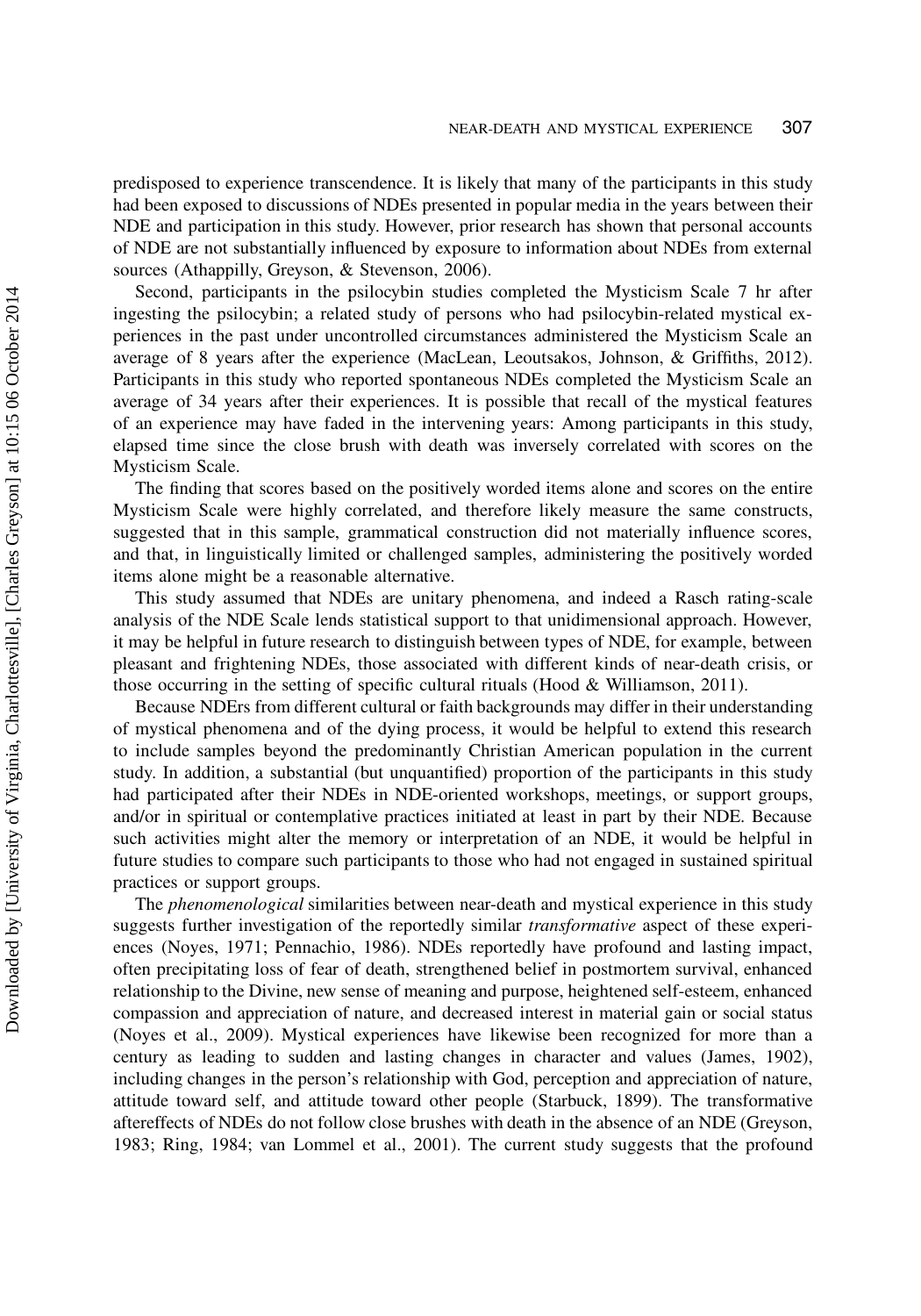transformations that follow NDEs may be related to their mystical elements. Future research might pursue that hypothesis, as well as Cressy's (1994) suggestion that both near-death and mystical experience unfold in stages of increasing complexity and meaning.

#### **CONCLUSIONS**

This study compared responses on Hood's Mysticism Scale from a sample of individuals who had come close to death, contrasting those whose experiences met the criterion for NDEs and those whose experiences did not. NDErs had higher scores on the Mysticism Scale and on each of its eight conceptual categories; two thirds of the NDErs reported mystical experiences at the time of their close brush with death, compared to none of the comparison survivors; and depth of the NDE, as measured by scores on the NDE Scale, were positively correlated with scores on the Mysticism Scale. A factor analysis of phenomenological features during the close brush with death yielded two related but distinguishable factors representing mystical and near-death elements.

## **REFERENCES**

- Athappilly, G. K., Greyson, B., & Stevenson, I. (2006). Do prevailing societal models influence reports of near-death experiences? A comparison of accounts reported before and after 1975. Journal of Nervous and Mental Disease, 194, 218–222.
- Badham, P. (1997). Religious and near-death experiences in relation to belief in a future life. Mortality, 2, 7–21.
- Belanti, J., Perera, M., & Jagadheesan, K. (2008). Phenomenology of near-death experiences: A cross-cultural perspective. Transcultural Psychiatry, 45, 121-133.
- Comrey, A. L., & Lee, H. B. (1992). A first course in factor analysis (2nd ed.). Hillsdale, NJ: Erlbaum.
- Cressy, J. (1994). The near-death experience: Madness or mysticism? Boston, MA: Christopher Publishing.
- Granqvist, P., Hagekull, B., & Ivarsson, T. (2012). Disorganized attachment promotes mystical experiences via a propensity for alterations in consciousness (absorption). The International Journal for the Psychology of Religion, 22, 180–197.
- Greyson, B. (1983). The Near-Death Experience Scale: Construction, reliability, and validity. Journal of Nervous and Mental Disease, 171, 369–375.
- Greyson, B. (1990). Near-death encounters with and without near-death experiences: Comparative NDE Scale profiles. Journal of Near-Death Studies, 8, 151–161.
- Greyson, B. (2003). Incidence and correlates of near-death experiences in a cardiac care unit. General Hospital Psychiatry, 25, 269–276.
- Greyson, B. (2006). Near-death experiences and spirituality. Zygon, 41, 393–414.
- Greyson, B. (2007). Consistency of near-death experience accounts over two decades: Are reports embellished over time? Resuscitation, 73, 407–411.
- Griffiths, R. R., Johnson, M. W., Richards, W. A., Richards, B. D., McCann, U. D., & Jesse, R. (2011). Psilocybin occasioned mystical-type experiences: Immediate and persisting dose-related effects. Psychopharmacology, 218, 649–665.
- Griffiths, R. R., Richards, W. A., Johnson, M. W., McCann, U. D., & Jesse, R. (2008). Mystical-type experiences occasioned by psilocybin mediate the attribution of personal meaning and spiritual significance 14 months later. Journal of Psychopharmacology, 22, 621–632.
- Griffiths, R. R., Richards, W. A., McCann, U. D., & Jesse, R. (2006). Psilocybin can occasion mystical-type experiences having substantial and sustained personal meaning and spiritual significance. Psychopharmacology, 187, 268-283.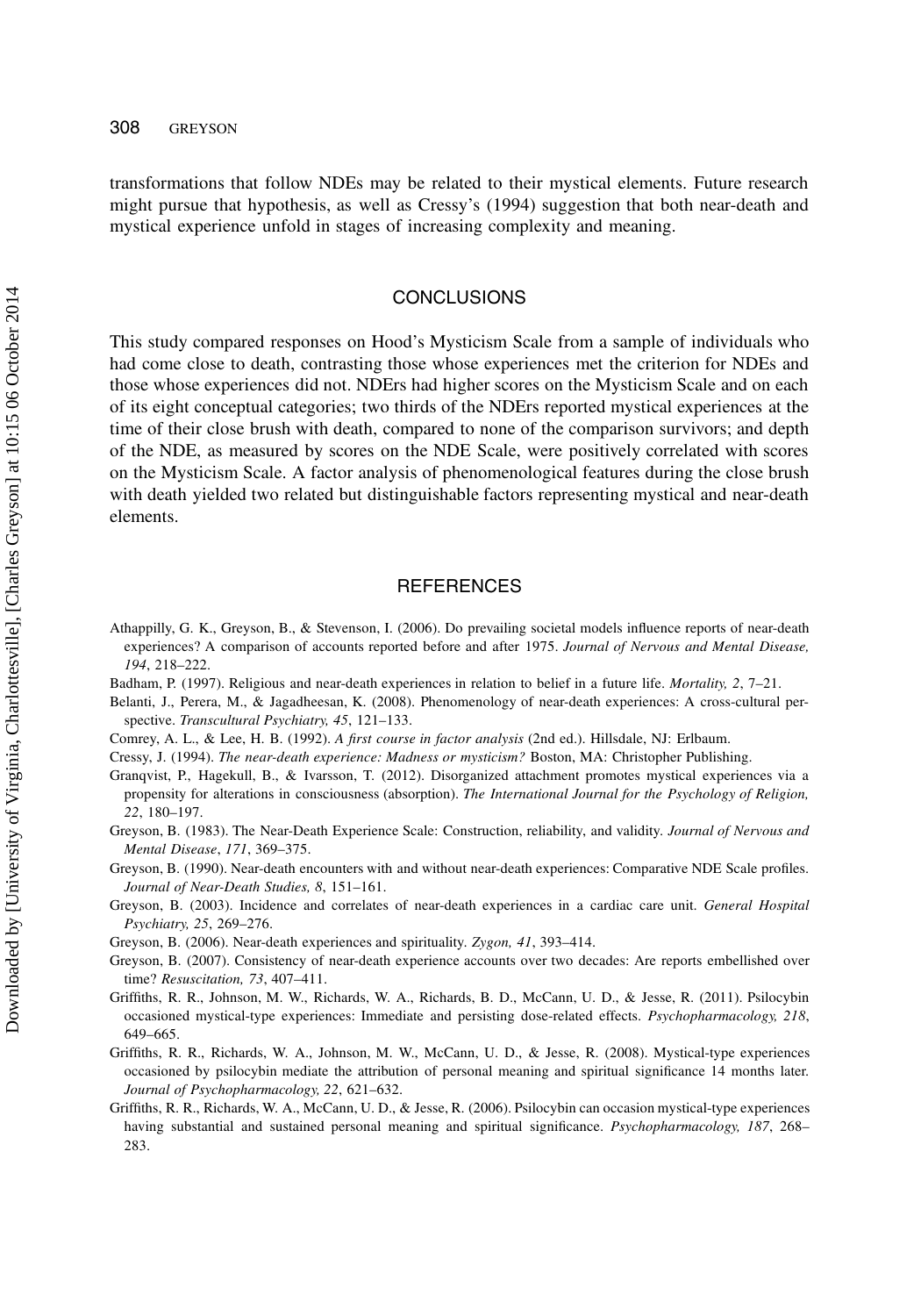Holck, F. H. (1978). Life revisited (Parallels in death experiences). Omega, 9, 1–11.

- Holden, J. M., Greyson, B., & James, D. (2009). The handbook of near-death experiences: Thirty years of investigation. Santa Barbara, CA: Praeger/ABC-CLIO.
- Holden, J. M., Long, J., & MacLurg, B. J. (2009). Characteristics of western near-death experiencers. In J. M. Holden, B. Greyson, & D. James (Eds.), The handbook of near-death experiences: Thirty years of investigation (pp. 109–133). Santa Barbara, CA: Praeger/ABC-CLIO.
- Hood, R. W. (1975). The construction and preliminary validation of a measure of reported mystical experience. Journal for the Scientific Study of Religion, 14, 29–41.
- Hood, R. W. (1977). Eliciting mystical states of consciousness with semistructured nature experiences. Journal for the Scientific Study of Religion, 16, 155–163.
- Hood, R. W., Ghorbani, N., Watson, P. J., Ghramaleki, A. F., Bing, M. N., Davison, H. K., ... Williamson, W. P. (2001). Dimensions of the Mysticism Scale: Confirming the three-factor structure in the United States and Iran. Journal for the Scientific Study of Religion, 40, 691–705.
- Hood, R. W., Hill, P. C., & Spilka, B. (2009). The psychology of religion: An empirical approach (4th ed.). New York, NY: Guilford.
- Hood, R. W., & Williamson, W. P. (2011). Near-death experience from serpent bites in religious settings. Interdisciplinary Journal of Research on Religion, 7, 1–19.
- Hufford, D. J. (1985). Commentary: Mystical experience in the modern world. In G. W. Foster (Ed.), The world was flooded with light: A mystical experience remembered (pp. 87-183). Pittsburgh, PA: University of Pittsburgh Press.
- James, W. (1902). The varieties of religious experience: A study in human nature. New York, NY: Modern Library.
- Kellehear, A. (2009). Census on non-Western near-death experiences to 2005: Observations and critical reflections. In J. M. Holden, B. Greyson, & D. James (Eds.), The handbook of near-death experiences: Thirty years of investigation (pp. 135–158). Santa Barbara, CA: Praeger/ABC-CLIO.
- Lange, R., Greyson, B., & Houran, J. (2004). A Rasch scaling validation of a 'core' near-death experience. British Journal of Psychology, 95, 161–177.
- Lukoff, D., & Lu, F. G. (1988). Transpersonal psychology research review topic: Mystical experience. Journal of Transpersonal Psychology, 20, 161–184.
- MacLean, K. A., Leoutsakos, J.-M. S., Johnson, M. W., & Griffiths, R. R. (2012). Factor analysis of the Mystical Experience Questionnaire: A study of experiences occasioned by the hallucinogen psilocybin. Journal for the Scientific Study of Religion, 51, 721–737.
- Marshall, P. (2005). Mystical encounters with the natural world: Experiences and explanations. Oxford, UK: Oxford University Press.
- McClenon, J. (1994). Wondrous events: Foundations of religious belief. Philadelphia, PA: University of Pennsylvania Press.
- Moody, R. A. (1975). Life after life. Covington, GA: Mockingbird Books.
- Noyes, R. (1971). Dying and mystical consciousness. Journal of Thanatology, 1, 25–41.
- Noyes, R. (1972). The experience of dying. Psychiatry, 35, 174–184.
- Noyes, R., Fenwick, P., Holden, J. M., & Christian, S. R. (2009). Aftereffects of pleasurable Western adult near-death experiences. In J. M. Holden, B. Greyson, & D. James (Eds.), The handbook of near-death experiences: Thirty years of investigation (pp. 41–62). Santa Barbara, CA: Praeger/ABC-CLIO.
- Noyes, R., & Slymen, D. J. (1979). The subjective response to life-threatening danger. Omega, 9, 1979.
- Pahnke, W. N. (1966). Drugs and mysticism. International Journal of Parapsychology, 8, 295–320.
- Pahnke, W. N. (1969). The psychedelic mystical experience in the human encounter with death. Harvard Theological Review, 62, 1–21.
- Parnia, S., Waller, D. G., Yeates, R., & Fenwick, P. (2001). A qualitative and quantitative study of the incidence, features and aetiology of near death experiences in cardiac arrest survivors. Resuscitation, 48, 149-156.
- Pennachio, J. (1986). Near-death experience as mystical experience. Journal of Religion and Health, 25, 64–72.
- Ring, K. (1984). Heading toward omega: In search of the meaning of the near-death experience. New York, NY: William Morrow.
- Stace, W. T. (1960). Mysticism and philosophy. Philadelphia, PA: Lippincott.
- Starbuck, E. D. (1899). The psychology of religion: An empirical study of the growth of religious consciousness. London, UK: Walter Scott.